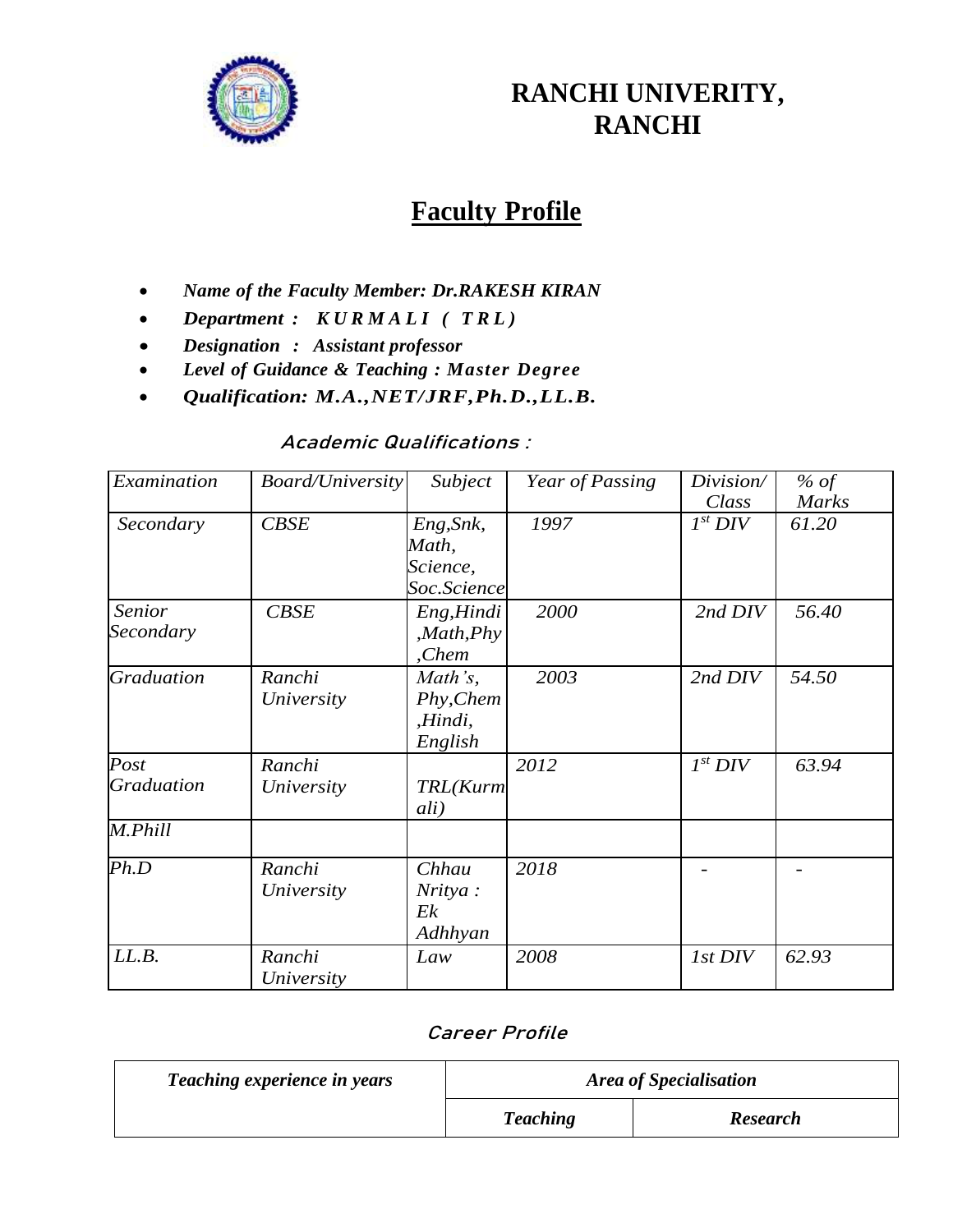| $\vert$ 4 years 3 Months | M.A. | Kurmali Folklore |
|--------------------------|------|------------------|
|                          |      |                  |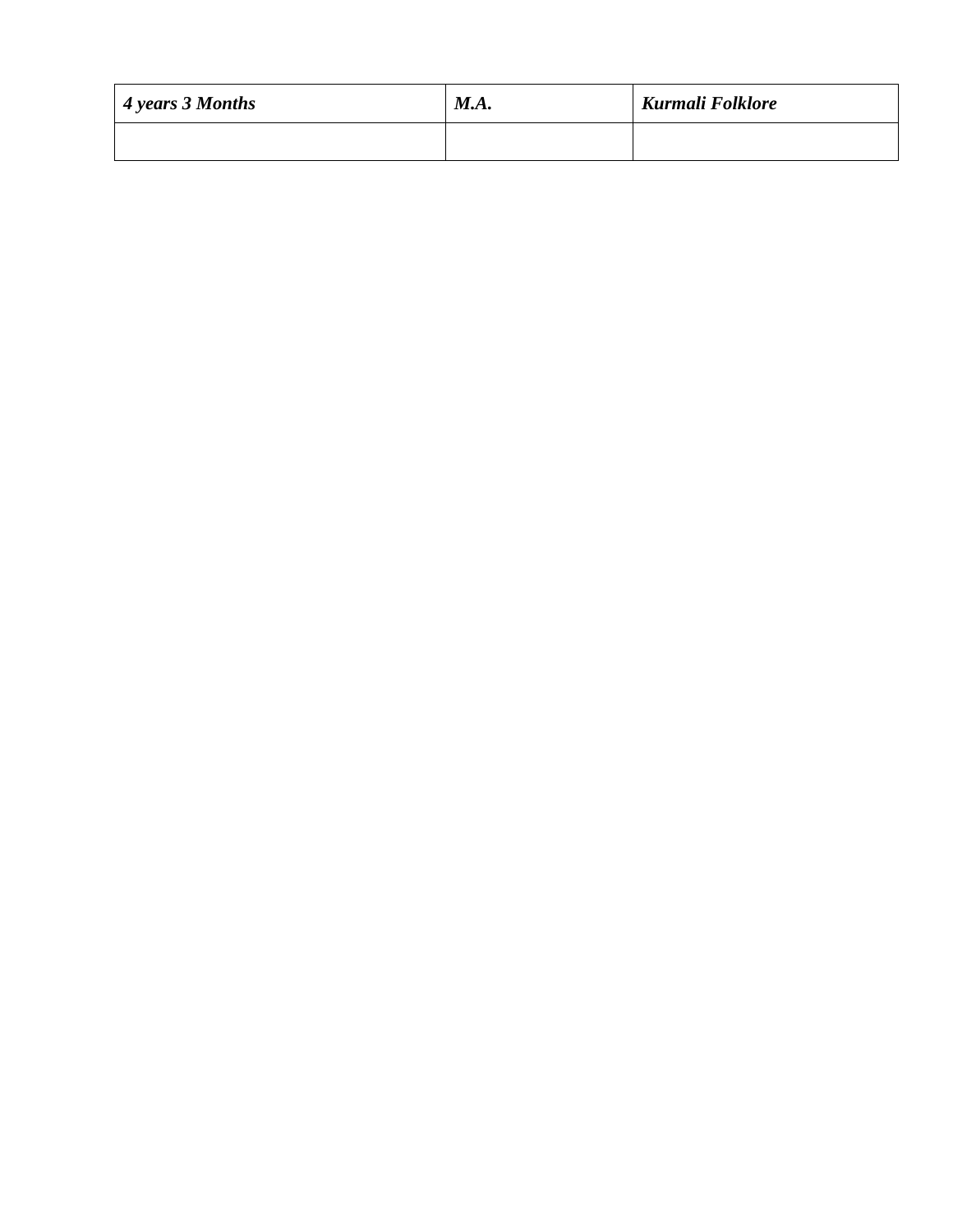*Research Guidance : M.Phil/Ph.D. /D.Sc. /D. Litt (May 2017 to till date):*

| Name of<br>Research<br>Scholar | Registration No. &<br>Date | Topic of research<br>work | <b>Present Status</b><br>( <i>No. of Ph.D.</i><br>awarded<br>$\log$ ongoing) |
|--------------------------------|----------------------------|---------------------------|------------------------------------------------------------------------------|
|                                |                            |                           |                                                                              |
|                                |                            |                           |                                                                              |

## *Books authored/Edited/Co-Author Chapter in Book (May 2017 to till date)*

| Name of Books               | Subjec  | Sole or Co- | <b>ISBN</b>                       | Date of       | Name of                                 |
|-----------------------------|---------|-------------|-----------------------------------|---------------|-----------------------------------------|
|                             |         | Author      |                                   | Publicatio    | Publishers                              |
|                             |         |             |                                   | n             |                                         |
| Chhau Nritya: Ek<br>Adhhyan | Kurmali | Sole        | 978-93-<br>84686-                 | April<br>2018 | <b>ISDR, Ranchi</b>                     |
| Jivon Phul                  | Kurmali | $Co-Author$ | 60-4<br>978-93-<br>81056-<br>80-6 | 2018          | Pyara Kerketta<br>Foundation,<br>Ranchi |
|                             |         |             |                                   |               |                                         |
|                             |         |             |                                   |               |                                         |

## *Number of Research papers published in Journals/Periodical (May 2017 to till date)*

| Sr.<br>No. | Title with page<br>$N$ os. | <b>ISSN</b> | Name of Journal | Date of Publication |
|------------|----------------------------|-------------|-----------------|---------------------|
|            |                            |             |                 |                     |
|            |                            |             |                 |                     |
|            |                            |             |                 |                     |
|            |                            |             |                 |                     |
|            |                            |             |                 |                     |

*No. of seminars/conferences/workshop attended/organised (May 2017 to till date):*

| Seminar/Conference | Date of<br>Participation | National/International |
|--------------------|--------------------------|------------------------|
|                    |                          |                        |
|                    |                          |                        |
|                    |                          |                        |